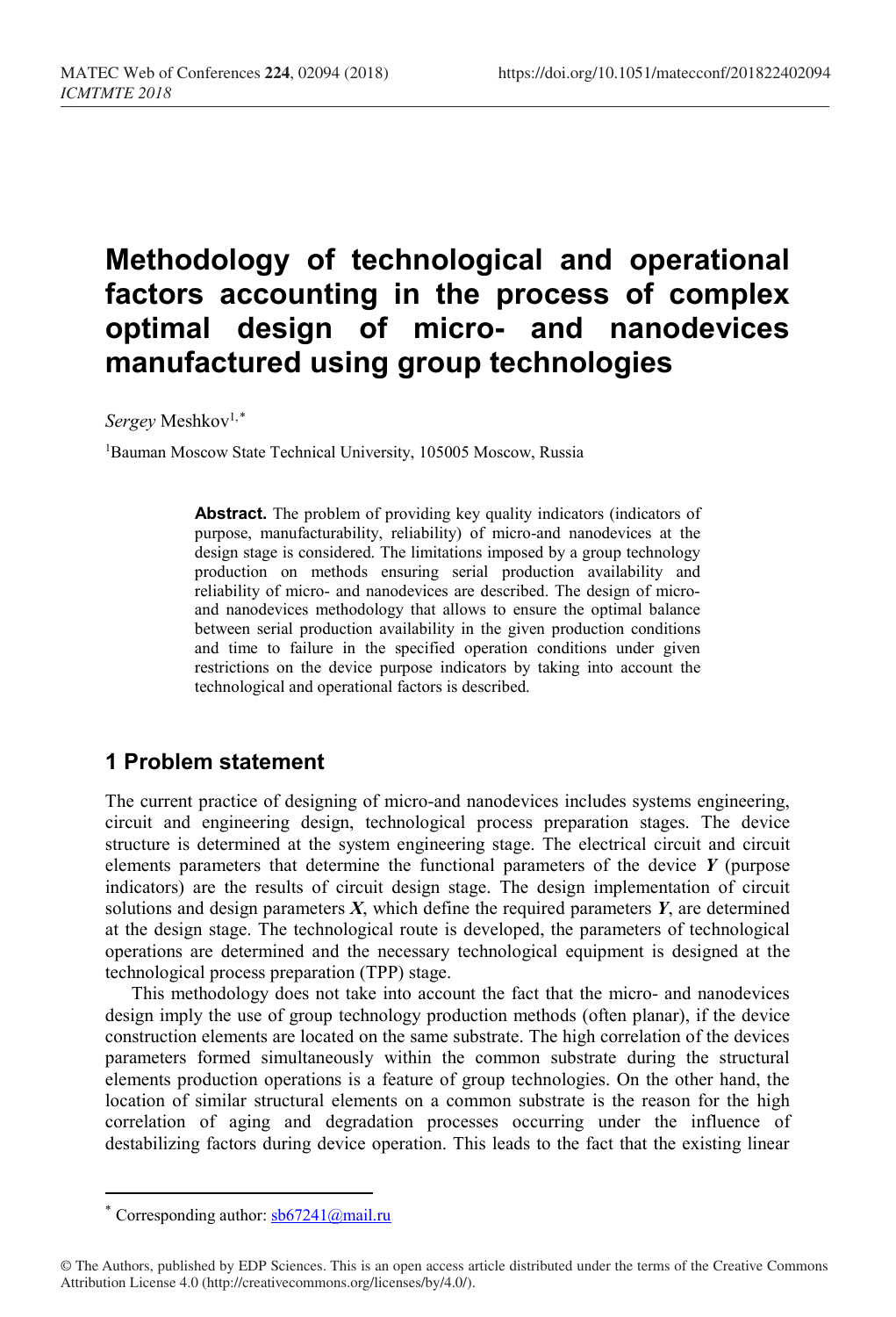design procedure does not allow to achieve devices line optimal technological efficiency and reliability indicators.

### **2 Scientific and technical background**

One of the most important characteristics of manufacturability is the serial production availability, which is quantitatively described by the yield probability under given production conditions. The problem of ensuring the micro devices serial production availability was described in [1-3] and developed in [4-5] on the example of SHF hybrid integrated circuits (HIC). In these works it was shown that the known methods of ensuring the devices serial production availability (such as methods of complete, incomplete and group interchangeability that operates with constructive tolerance as a tool of ensuring the serial production availability and accuracy) when using group treatment technologies are not operational due to the high correlation of technological errors of devices parameters within a common substrate.

Application of the adjustment procedure in the transition to microsize is associated with a sharp production cost increasing and also may be impossible due to design and technological limitations. The problem of ensuring device reliability in the specified operating conditions is not considered.

#### **3 Objective**

The aim of this work is to create a methodology of the micro- and nanoscale devices integrated design, which with the use of the existing group production technology, will achieve the optimal linkage of the main device quality indicators (target values, massavailability) under given production conditions and reliability under given operating conditions.

#### **4 Main part**

The initial concept is based on the proposition that device specified quality indicator assurance instruments (variable parameters) must, on the one hand, allow their independent variation, and on the other hand, be independent from the group technological production process, which is assumed to be fixed and unchanged. These parameters are the values of the design parameters *X*, and, consequently, the purpose indicators *Y*.

The design methodology has an integrated nature under these conditions, because it aimed on creating a device that, on the one hand, is according to the requirements of the technical specification for the purpose indicators, and on the other hand, it has the optimal technological series production cost within the existing technology and failure time under the specified operating conditions . All three groups of instrument quality indicators are interrelated. Moreover, the device y-percentile time to failure can be considered as the probability of falling devices line random purpose indicators into the given constraints (yield probability), determined after operating time *t.*

The tasks of analyzing and ensuring the stated reliability of radio electronic devices are solved traditionally using the sudden failures model. The device reliability is determined by the reliability indicators of its elements, therefore, device reliability *R* is equal to the multiplication of the reliability of the device elements *R*i:

$$
R = R_1^* R_2^* \dots R_n. \tag{1}
$$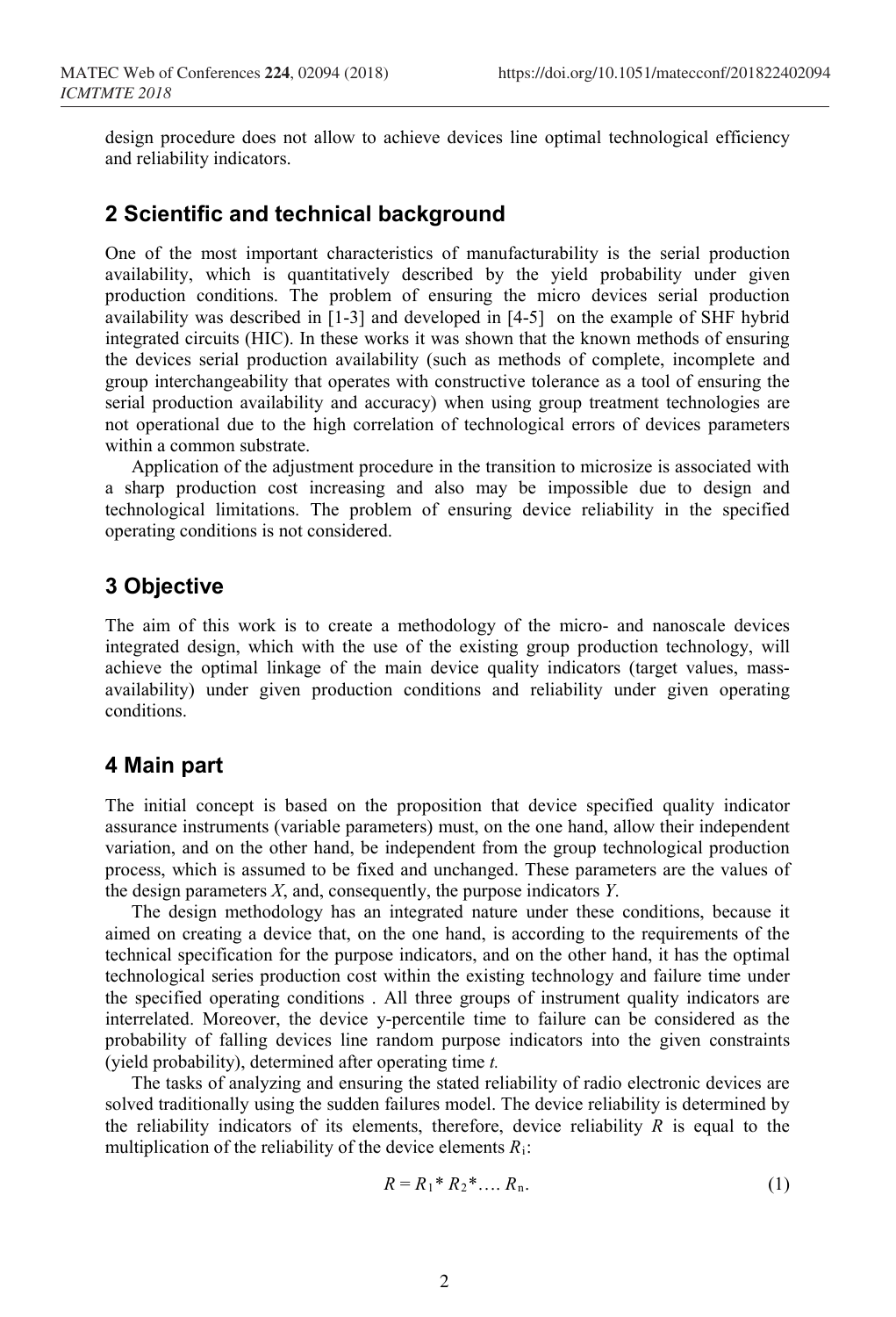This formula is valid in the case if the reliabilities  $R_i$  are independent. The condition of  $R_i$  independence is satisfied for a device consisting of discrete electronic components. In this case,  $R_i$  is the probability of failure-free operation of one element.

The device elements located within the common substrate are exposed to impact of destabilizing factors (high temperature, ionizing radiation, etc.) during operation. These factors accelerate destructive processes in devices structure. All elements located within the substrate are subjected to destabilizing effects simultaneously. This is the reason for the correlation of the degradation rates of various elements structures and hence elements functional parameters. On the other hand, degradation rates correlation of various elements structures on the substrate is caused by the similarity of the physical processes occurring under the influence of external factors and leading to failure. Therefore, the probabilities  $R_i$ are not independent in formula (1). Thus, the probability *R* should be considered as conditional and formula (1) for its calculation is not applicable.

The gradual failures reliability model is more physically and adequate [6-7]. This model uses the aging processes regularities and takes into account their probabilistic nature, representing a sequence of phenomena and events that lead to failure.

The task of reliability ensuring of the micro- and nanodevices line produced with application of group technology set in the following way. The objective function is the probability of performing the specified functions by devices line  $P_{\Phi}^{\pi}(t, Y, \overline{\sigma}, \Delta)$ , where  $\overline{Y}$  the device purpose indicators vector ( $\overline{Y} = q(\overline{X})$ ),  $\overline{X}$  - the device design parameters vector; *t* - operating time,  $\overline{\sigma}$  - the device design parameters dispersion vector (technological accuracy);  $\overline{\Delta}$  - the vector of tolerance limits of device purpose indicators.  $P_{\phi}^{\text{m}}$  is determined as:

$$
P_{\Phi}^{\mathrm{n}} = \frac{\sum_{i} \Delta P_{i}^{i} P_{\Phi}^{i}}{P_{\Gamma}}, \qquad (2)
$$

where  $P_T$  – devices yield probability:

$$
P_{T} = \int_{Y_{MIN}}^{Y_{MAX}} f(Y)dY,
$$
\n(3)

where  $f(Y)$  – the joint probability density function of the device purpose indicators.

The illustrations are shown in Fig. 1 and 2, where  $Y_{NOM}$  – the device purpose indicator nominal value;  $Y_{MIN}$ ,  $Y_{MAX}$  – tolerance limits  $\overline{\Delta}$  of device purpose indicators;  $P^i_{\phi}$  - the probability of performing specified functions with a parameter  $Y$ ;  $P_{\phi}^{MIN}$  - minimum tolerance probability of the device performing the specified functions;  $P^i_r$  - the probability of the parameter  $Y^i$  falling into the elementary interval  $\Delta Y^i$ .

A function  $P_r(t, \overline{Y}, \overline{\sigma}, \overline{\Delta})$  can be used as the target function if the function  $P_{\phi}(Y)$  is not specified.

Therefore:

- Optimization criterion max  $P_0$ <sup>n</sup>  $(t, \overline{Y}, \overline{\sigma}, \overline{\Delta})$  or max  $P_r(t, \overline{Y}, \overline{\sigma}, \overline{\Delta})$ .
- Variable parameters nominal values  $\bar{X}$ .
- Limitations  $\bar{\Delta} = const, \bar{\sigma} = const, \bar{X} \in O_i, \bar{X} \in O_r, P_r(t=0) \ge P_r^{\min}$ , where  $O_k$ ,  $O_T$  design and technology limits.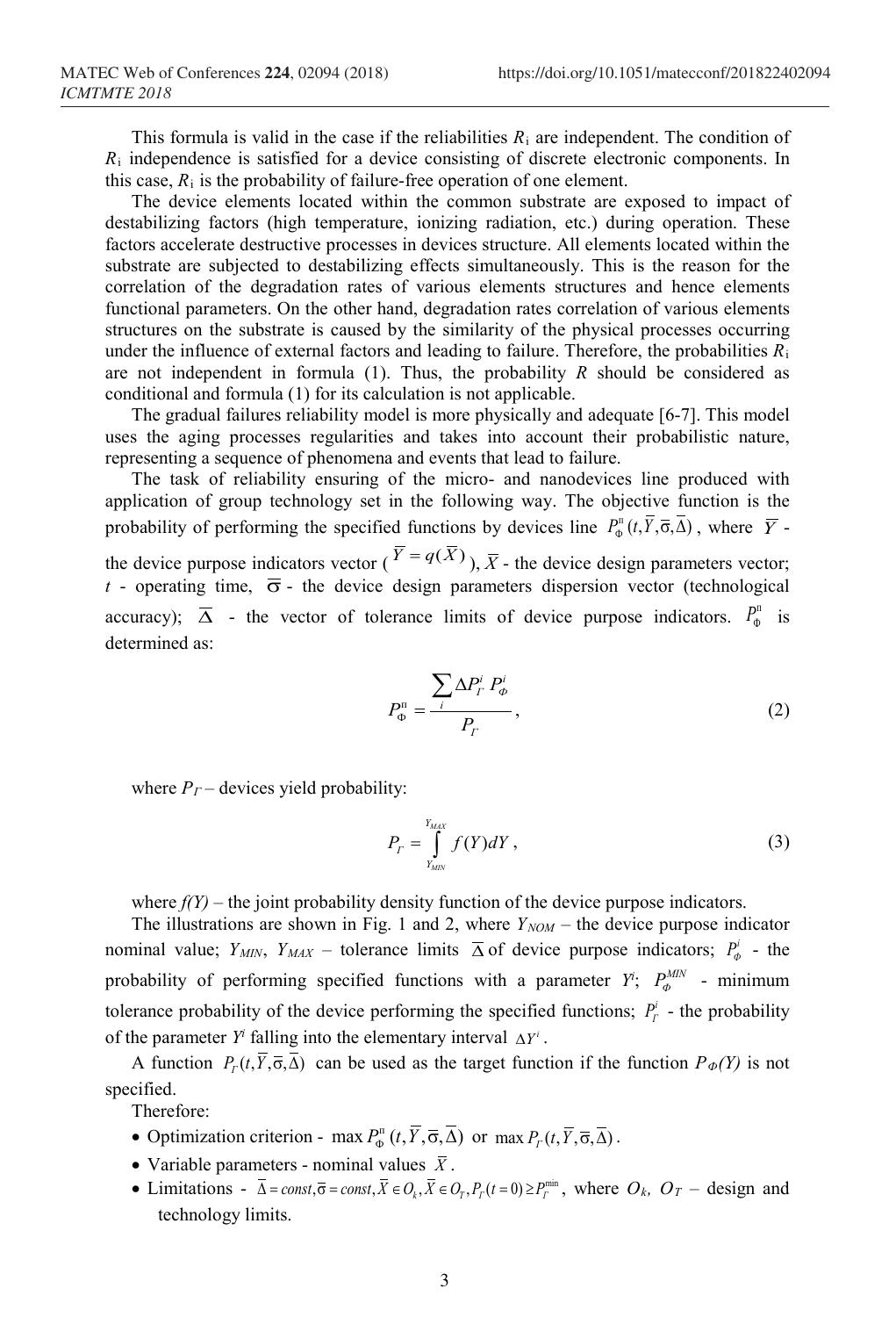The new nominal values  $\bar{X}$  or  $Y_{OPT}$ , to which the maximum values  $P_{\Phi}^{\mu}$  или  $P_{\Gamma}$  are correspond, are obtained as a result of solving the optimization problem. The graphical interpretation of the solved problem using the criterion max  $P_T(t, \overline{Y}, \overline{\sigma}, \overline{\Delta})$  is shown in Fig. 3. The graphical representation of the problem is similar if using  $\max P_{\Phi}^{n}(t, \overline{Y}, \overline{\sigma}, \overline{\Delta})$  criterion.



**Fig. 1.** The dependence of the device performing specified functions probability on the purpose indicator deviation from the nominal value



**Fig. 2.** The devices yield probability determination



**Fig. 3.** Graphical representation of the optimization problem using the criterion max  $P_T(t, \overline{Y}, \overline{\sigma}, \overline{\Delta})$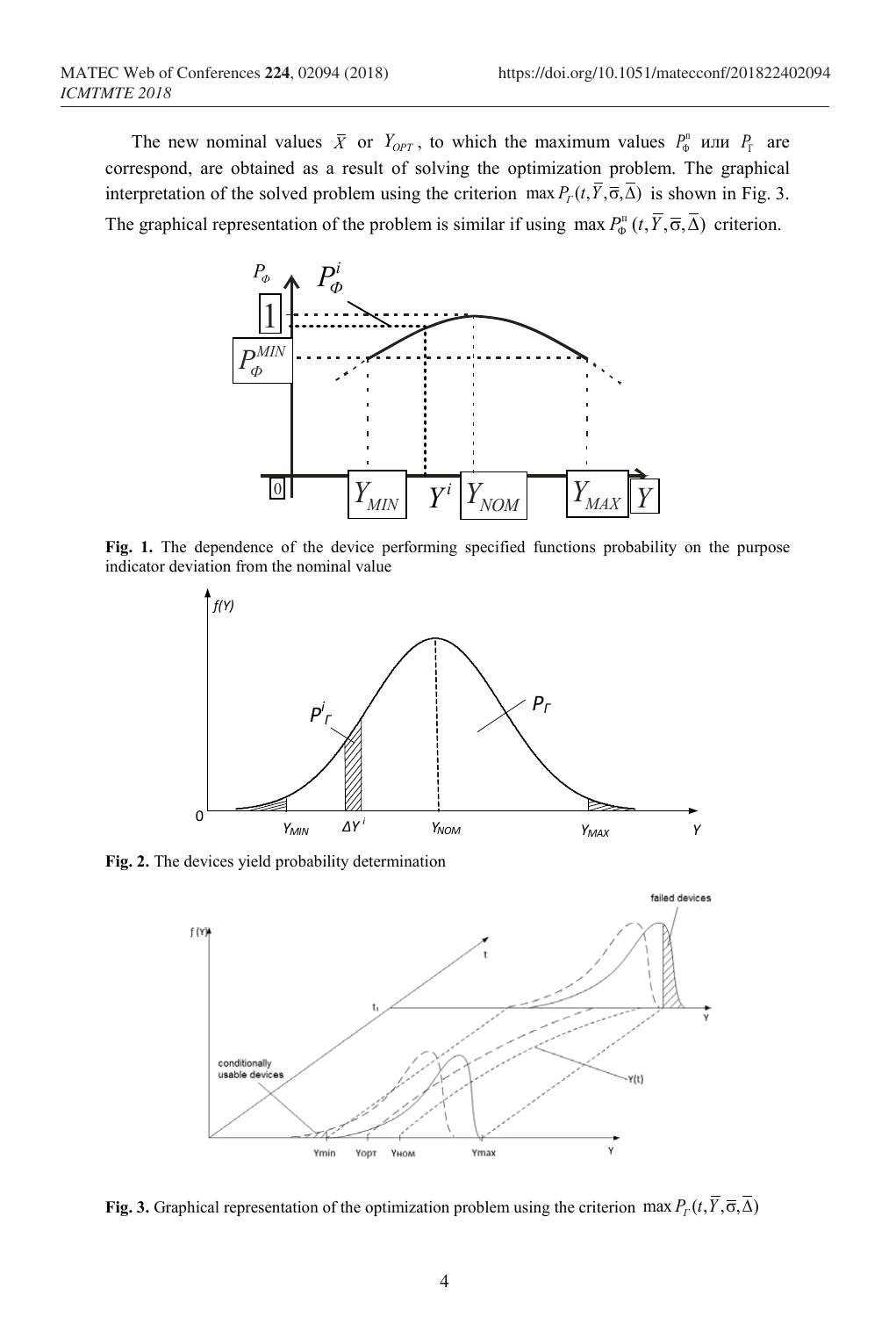This problem is complex, since it allows to maximize the yield probability or the probability of performing specified functions by devices line at  $t = 0$ . Thus, the task of ensuring serial production availability (manufacturability), as well as the task of ensuring reliability (the device's performance indicators must fit the specified requirements) when introducing a time factor and taking into account the device elements degradation process under the influence of external factors are solved.

The scheme of the described methodology is shown in Fig. 4. An additional stage of design and technological optimization is added to the traditional linear design process diagram. At this stage, the parameters *X* and *Y* synthesized at the circuit design and engineering design stages are received, as well as technological errors data from the stage of technical preparation of production and data on the design *X(t)* and functional *Y(t)* device parameters kinetics under given operating conditions. As a result of design and technological optimization, optimizing corrections to the nominal values *ΔXopt* and *ΔYopt* (they maximizes the yield) or the probability of performing specified functions by devices line are determined. One of these criteria goes into the category of constraints, when the other is maximized.



**Fig. 4.** Complex design methodology scheme.

The problem is solved with the use of simulation methods, including stochastic modeling of technological errors and physical degradation processes of the device elements functional parameters in the specified operating conditions.

The described methodology was developed on the example of micro-and nanoelectronics devices – SHF radio signals mixer and rectifier, in which the resonanttunnelling diode (RTD) was used as a nonlinear element. The methodical basis was the results of the research of the RTD degradation processes under the influence of temperature factor and ionizing radiation, carried out by the authors [8-12], and the RTD diagnostic model based on these results [13-14].

The described methodology approbation shows that, the yield can be increased by 10- 15%, and y-percentile time to failure – by 10-30% in specified operating conditions by means of optimization of the device design parameters with the unchanged technological process and the purpose indicators conformance with the specifications.

#### **5 Conclusions**

Group production technology of micro-and nanodevices are characterized by a high correlation of technological errors of the device design parameters. This does not allow, within the conventional design methodology, to ensure high requirements for the serial production availability and reliability indicators without adjusting the existing production technology.

The methodology of complex design is proposed, that allows to provide the optimal balance between serial production availability and reliability in the specified operation